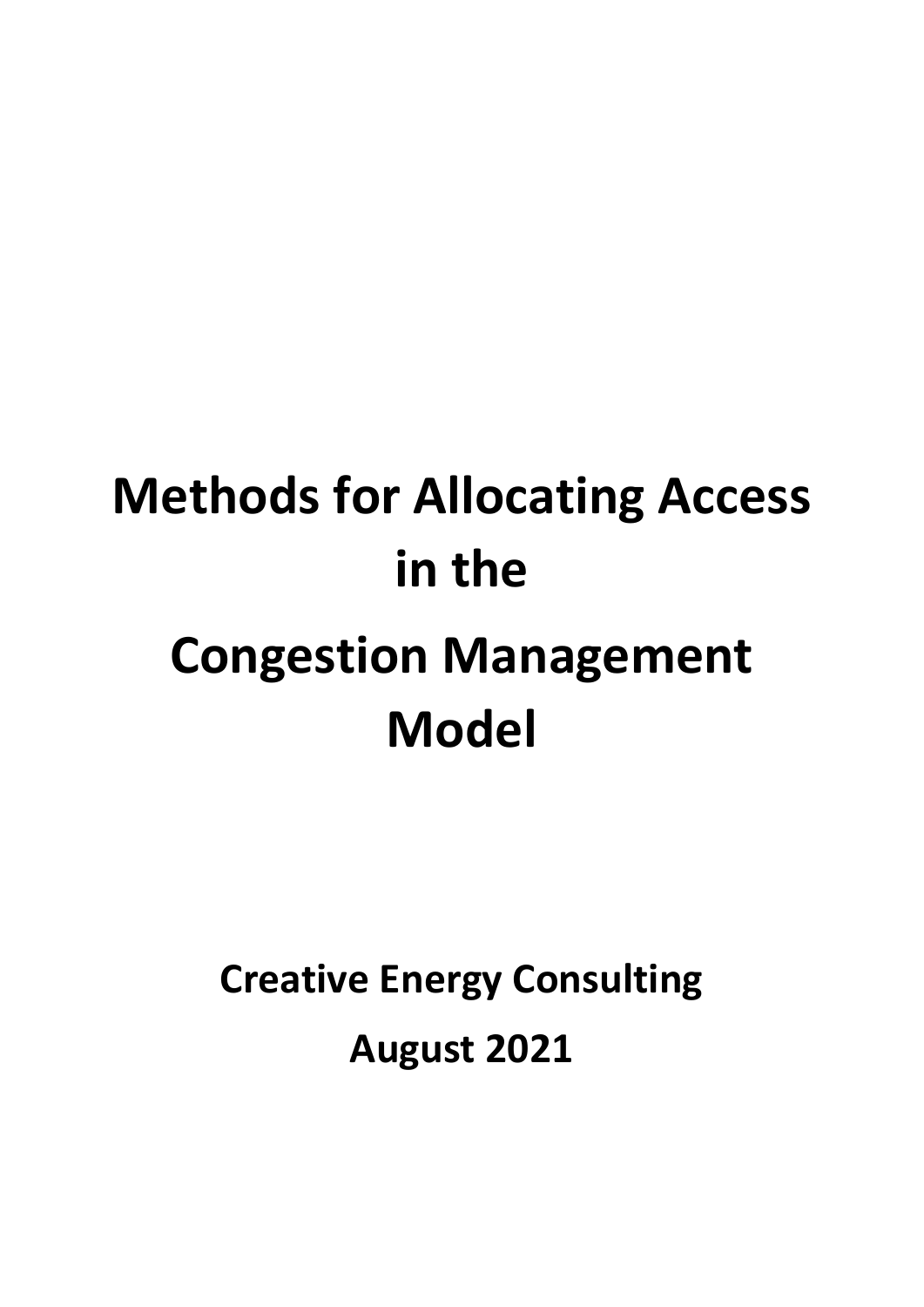# **Introduction**

This paper examines and analyses methods for access allocation in the ESB's proposed Congestion Management Model (CMM)

There are basically two elements to the CMM:

- 1. Dispatched generation is paid at its local price (LMP). This creates a settlement surplus: the difference between the price retailers pay (RRP) and the price generators get paid (LMP)
- 2. This settlement surplus is returned to generators.

LMPs are already produced by the NEM dispatch engine (NEMDE) and so it is simply a question of applying these to dispatched quantities. However, there are several options for allocating the settlement surplus between generators, each with their own strengths and weaknesses. This note describes and discusses those options.

In this note, losses are ignored for simplicity, so in the absence of any congestion all LMPs are equal to RRP and there is no surplus to allocate. So only congested situations need to be considered.

This paper is presented in three main chapters:

- *theory and concepts*: how the key elements of settlement surplus, access, transmission constraints and nodal prices mathematically relate to each other;
- *allocation methods*: description of four methods for allocating access;
- *other issue*s: some miscellaneous issues that arise in the implementation of the access allocation methods

The paper does not attempt to formally assess or rank the four methods. Any ranking would reflect the various objectives of the CMM and their prioritisation.

# **Theory and Concepts**

# *Constraint Formulation*

Congestion occurs when a transmission constraint in dispatch becomes binding, which means that dispatch must be adjusted to ensure the associated transmission element is not overloaded. For simplicity, we will consider the situation where only a single constraint is binding in dispatch<sup>1</sup>.

A transmission constraint takes the form:

$$
\alpha_A \times Q_A + \alpha_B \times Q_B + \alpha_C \times Q_C \leq FGX \tag{1}
$$

where:

*Q<sup>A</sup>* is the quantity of generation dispatched from generator *A,* etc

*α<sup>A</sup>* is the *participation* of generator *A* in dispatch etc; a fixed number, usually between 0 and  $1<sup>2</sup>$ 

*FGX* is the flowgate capacity, which reflects the capacity of the associated transmission element or the transmission network more generally

 $1$  multiple binding constraints are discussed in the final chapter of this report

 $2$  treatment of negative participation factors is discussed later in this note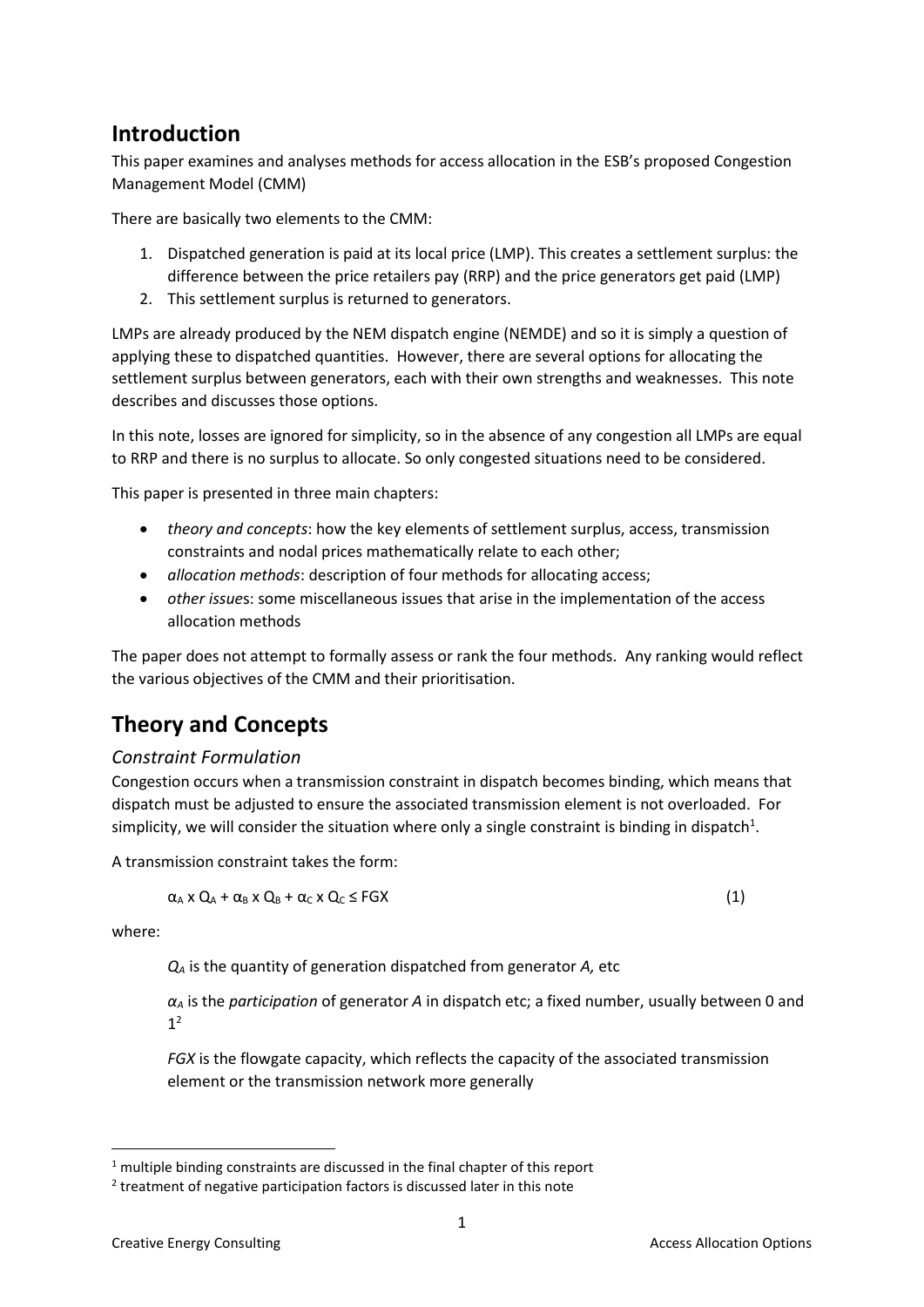Figure 1, below, illustrates how such a constraint arises, using the example of three equal-sized generators (120MW each), with different participation factors:

- the blue generator has 75% participation
- the red generator has 100% participation
- the green generator has 25% participation



Figure 1: Diagrammatic representation of power flow through a flowgate

Figure 1 illustrate this as a system of pipes between the generators and the regional reference node (RRN). Generation output is represented by the three shaded boxes at the top of the diagram. The level of dispatch is represented by the amount of each box that is shaded; in this cases, full shading means the generators are fully dispatched.

The pipes mean that some electricity flows through the transmission element (or flowgate) that is the subject of the constraint equation, whilst some bypasses it. This is illustrative: power flows on a transmission grid are rather more complex than this<sup>3</sup>.

The magnified strip at the bottom of the picture shows how much each generator contributes to the flow through the flowgate. Although each generator is dispatched at the same level, the red generator has the highest contribution, because it also has the highest participation factor.

Figure 1 shows that, with all generators at full output, 240MW flows through the flowgate. If the flowgate capacity is less than 240MW, there will be congestion and one or more generators will have to be dispatched back below their full output to avoid the flowgate being overloaded.

<sup>&</sup>lt;sup>3</sup> for example, some of the output from the red generator would, in an electricity network, flow through the blue and green diversion channels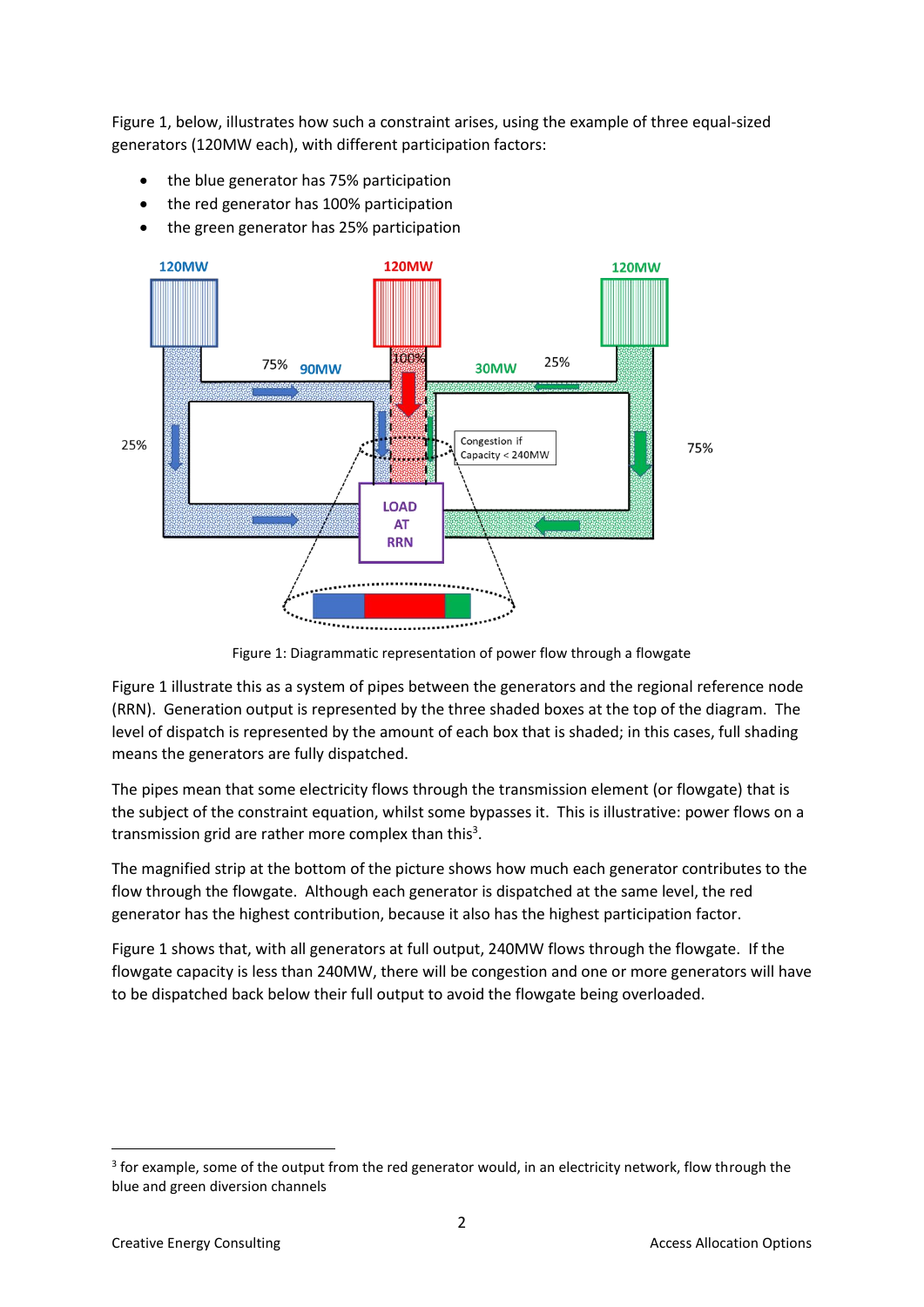# *Single Binding Constraint*

When the constraint binds, the two sides of the constraint inequality become equal:

 $\alpha_A$  x  $Q_A$  +  $\alpha_B$  x  $Q_B$  +  $\alpha_C$  x  $Q_C$  = FGX

In the example in figure 1, above, the constraint would bind if FGX falls below 240MW. Various constrained dispatch scenarios are presented in the next chapter.

In this situation, the dispatch engine calculates a *shadow price* for the binding constraint which will be referred to as the flowgate price (FGP). Because of the way that LMPs relate to the flowgate price, a settlement surplus is created in LMP settlement, which is determined by the formula:

settlement surplus\$ = FGP x FGX

Note that this is a \$/hr figure, so one twelfth of this will be generated in each dispatch interval. For simplicity, the 1/12 will be ignored in this discussion.

One way to think about the flowgate price is as a tariff on generation that flows through the flowgate. The tariff revenue is simply the product of the tariff rate (FGP) and the flow volume (FGX). When generators are settled at LMP, they effectively pay this tariff, which gives rise to the tariff revenue – the settlement surplus.

Geometrically, this surplus can be represented as the area of a rectangle as shown in figure 2. Allocating this surplus then means dividing up this area between generators.



Figure 2: Geometric representation of the settlement surplus

# *Who should receive rebates?*

The first question is which generators should receive a share of this settlement surplus. The congestion will only affect those generators that participate in the constraint: ie that appear on the LHS of the inequality and have a non-zero  $\alpha$ . The congestion will impact on their LMP and also on their dispatch level. Generators not participating will continue to have LMP = RRP and have their dispatch unaffected. Thus, the surplus should only be allocated to *participating* generators.

If a generator is unavailable, it will also obviously not be impacted by congestion. Therefore, the surplus should only be allocated to *available* participating generators.

The second question is whether a participating generator is *actually* impacted by the congestion. Consider a generator who is out-of-merit (OOM): ie they have an offer price higher than RRP. These generators will not be dispatched with or without congestion, so the congestion has no impact on them. Therefore, OOM generators should not be allocated any of the surplus<sup>4</sup>. The surplus should only be allocated to *in-merit* available participating generators.

<sup>&</sup>lt;sup>4</sup> the issue of how to identify OOM generators is discussed in the final chapter of this report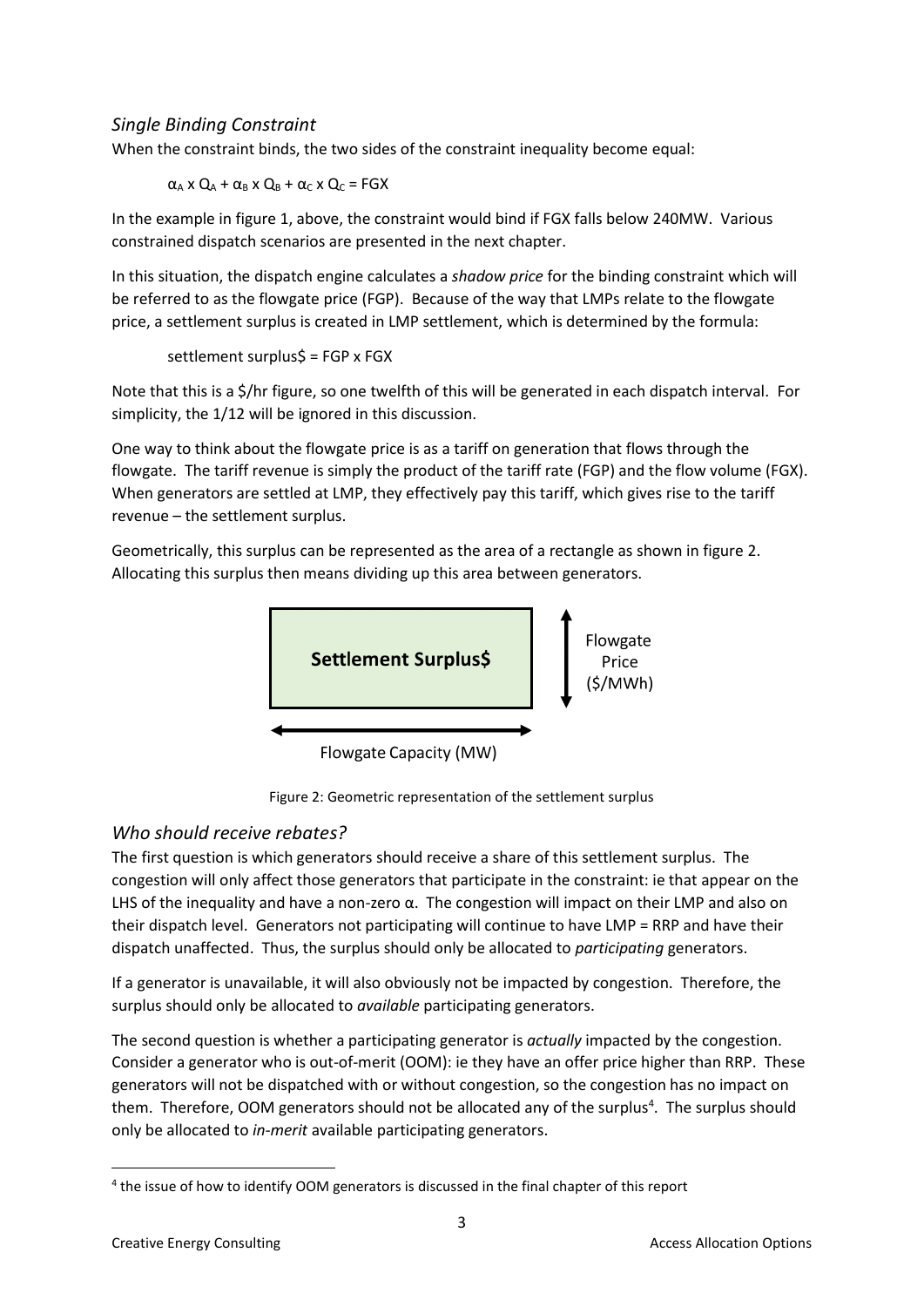#### *Flowgate entitlements*

Figure 3 below illustrates one way of allocating the surplus between the three generators *A, B* and *C.* 



Figure 3: geometric representation of the allocation of the settlement surplus

For simplicity, the area is subdivided into rectangles, with widths equal to  $E_A$ ,  $E_B$ ,  $E_C$ . So, for example, generator *A* receives a rebate equal to:

gen A rebate $$ = E_A \times FGP$ 

The *E* numbers are referred to as (flowgate) *entitlements*. Comparing figures 2 and 3, it will be seen that we must have:

 $E_A + E_B + E_C = FGX$ 

Thus, the problem of allocating the surplus is equivalent to allocating the flowgate capacity between generator entitlements. This simplifies the problem, as the magnitude of the FGP then becomes irrelevant. There are several possible methods for allocating FGX, which are discussed in the next chapter of this paper.

#### *Access*

Entitlements are a useful concept for understanding methods for allocating the surplus. However, they don't in themselves address the key issue for generators, which is how much *access* to the RRP any particular allocation method will give them. Access refers to the quantity on which a generator is paid RRP under the CMM, as expressed by the equation:

$$
Payment\zeta = A \times RRP + (Q - A) \times LMP
$$
 (2)

Where:

Payment\$ is the aggregate of the LMP payment and the allocation from the settlement surplus

A is the access quantity in MW

Q is the dispatch quantity in MW

Thus, each generator is paid RRP on its access, plus LMP on any difference between access and dispatch. Under the current market design, where access is set *equal* to dispatch, equation 2 simplifies to the familiar:

Payment $$ = Q \times RRP$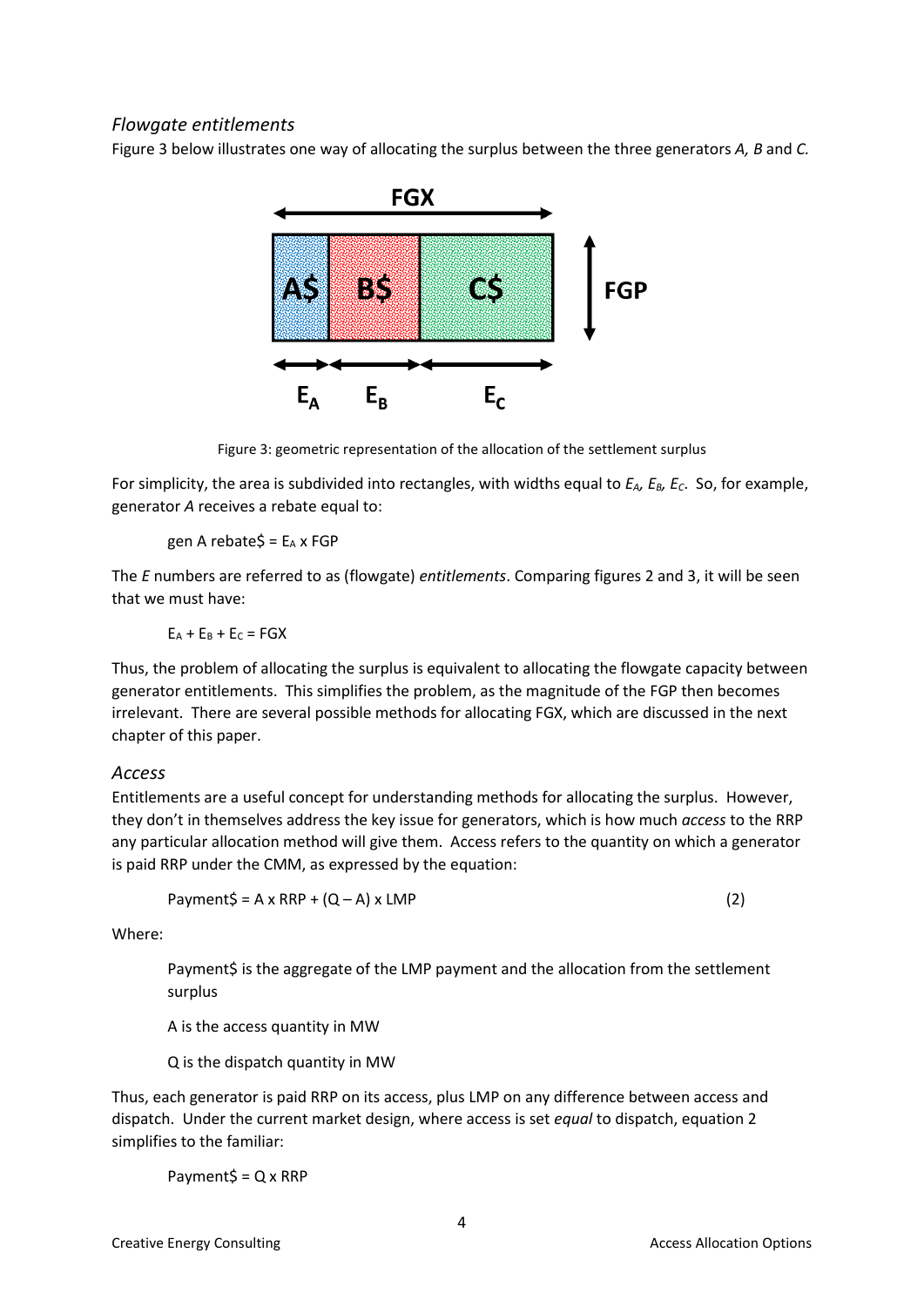In the case of a single constraint binding in dispatch<sup>5</sup>. there is a straightforward relationship<sup>6</sup> between access and entitlement:

$$
A = E / \alpha
$$

Or

 $F = \alpha \times A$ 

Putting that into our entitlement allocation equation, we get:

$$
FGX = E_A + E_B + E_C = \alpha_A \times A_a + \alpha_B \times A_B + \alpha_C \times A_C
$$

This is similar to the NEMDE constraint on dispatch when it is binding:

 $\alpha_A$  x  $Q_a$  +  $\alpha_B$  x  $Q_B$  +  $\alpha_C$  x  $Q_C$  = FGX

Thus, for any entitlement allocation, it would be feasible to dispatch each generator to its associated access level without violating the constraint<sup>7</sup>. Or, conversely, any feasible dispatch can be converted into an entitlement allocation<sup>8</sup>. In dispatch, the contribution of a generator to the LHS of the constraint equation<sup>9</sup> is referred to as flowgate *usage*. Thus, in our dispatch analogy, the flowgate entitlement is set equal to the flowgate usage arising in the feasible dispatch on which it is based.

These relationships mean that there are two fundamental approaches to deriving an access/entitlement allocation:

- find a feasible dispatch and infer entitlements from this ( $E = \alpha \times Q$ ); or
- allocate the entitlements directly and then infer access from this  $(A = E/\alpha)$

Both approaches are used in the allocation methods discussed in the next chapter.

# *Dispatch Efficiency Dividend*

As discussed, each of the access allocation options reflects a feasible dispatch. Thus, in principle, generation could be dispatched identically to its allocated access  $(Q = A)$  and paid RRP.

 $Pay$ = A x RRP$ 

However, the problem with this approach is that this access-based dispatch will generally be inefficient and, of course, one of the aims of the CMM is to allow a *more* efficient dispatch. Dispatch inefficiency is reflected in the total operating cost of the generation that is dispatched. If dispatch efficiency can be improved then, other things being equal<sup>10</sup>, generator profitability is improved.

Under CMM, this improved profitability is paid out as an *efficiency dividend,* as shown below. The dividend received by each generator is non-negative, and the aggregate of these payouts equals the cost savings from the more efficient actual dispatch compared to the access dispatch. The dividend

<sup>&</sup>lt;sup>5</sup> multiple binding constraints are discussed in the final chapter of this note

<sup>&</sup>lt;sup>6</sup> this relationship arises because of algebraic relationships between LMP, alpha and FGP.

 $<sup>7</sup>$  note that this might lead to a generator having access in excess of its availability, so strictly speaking this</sup> would not be a feasible dispatch

 $8$  note this is true for a single binding constraint. Access and dispatch where there are multiple binding constraints are considered further in the final chapter.

 $9$  equation 1, above

<sup>&</sup>lt;sup>10</sup> specifically that RRP is unchanged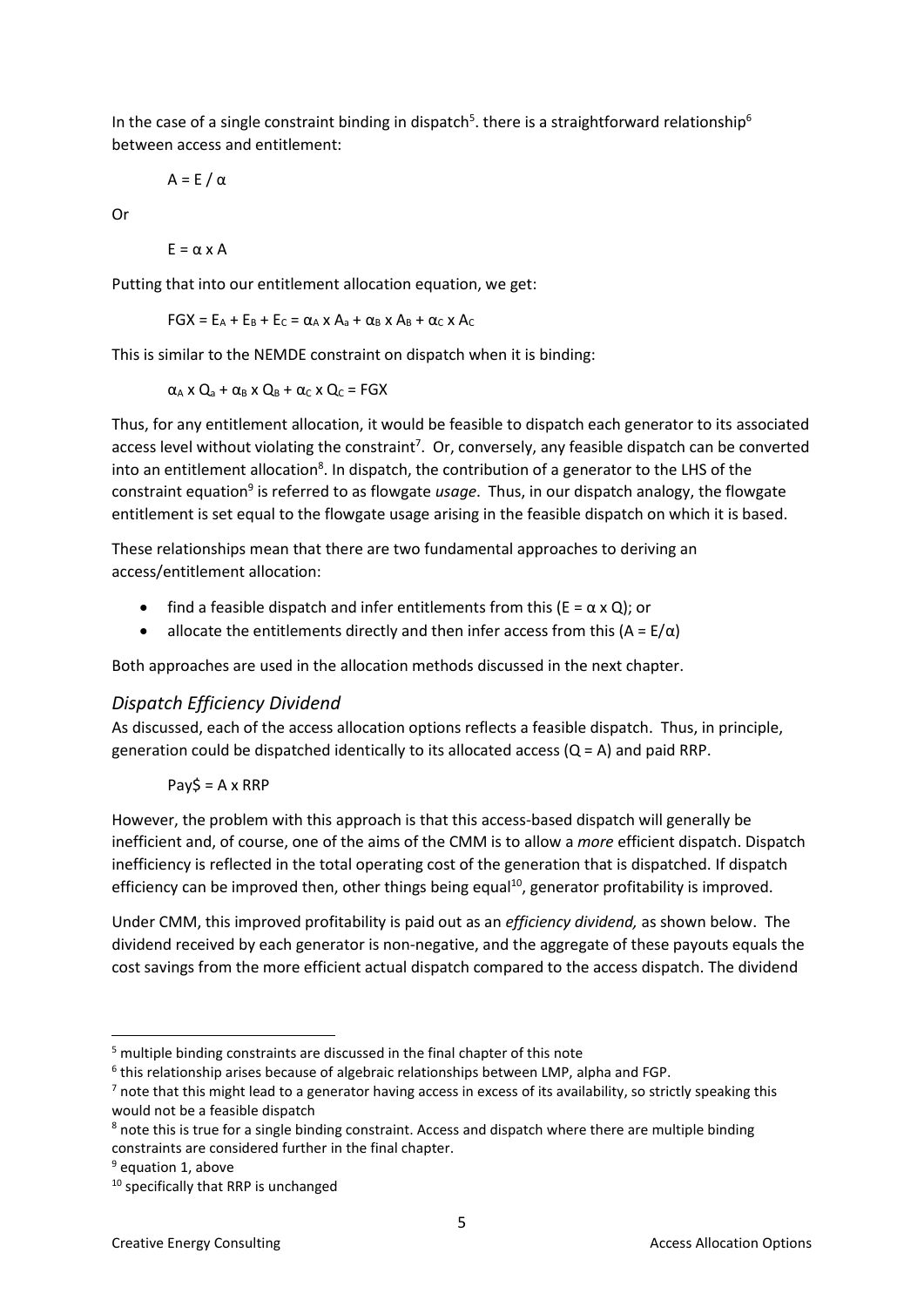is paid out not as increased revenue but increased *profitability*: the difference between revenue and operating cost. The

Recall that the payment to a generator under CMM is given by the equation:

 $Pay$ = A \times RRP + (Q-A) \times LMP$ 

Operating cost can be expressed as:

 $CostS = Q \times C$ 

Where:

C is the short-run marginal cost of generation $11$ 

So the profit<sup>12</sup> is the difference between revenue and cost:

Actual Profit\$ = A x RRP + (Q-A) x LMP – (Q x C)

 $= A x (RRP - C) + (Q-A) x (LMP - C)$ 

In the case of access dispatch, Q= A and so:

Access Profit $\zeta$  = A x (RRP – C)

The efficiency dividend is the difference between actual profit and access profit:

Dividend $$ = (Q-A) \times (LMP - C)$ 

And:

Actual Profit\$ = Access Profit\$ + Efficiency Dividend\$

The dividend payment is non-negative because of the relationships between dispatch quantity, LMP and C, assuming that generators bid at cost (BID = C). This is shown in table 1 below.

| <b>Situation</b>            | LMP vs C  | A vs Q     | Sign of $(Q-A)$ x $(LMP - C)$ |
|-----------------------------|-----------|------------|-------------------------------|
| <b>Fully Dispatched</b>     | LMP > C   | $Q \geq A$ | Non-negative                  |
| <b>Partially Dispatched</b> | $LMP = C$ | Unknown    | Zero                          |
| Not dispatched              | LMP < C   | Q≤A        | Non-negative                  |

Table 1: sign of dividend under different dispatch situations

Now, to first order, the *aggregate* profit from efficient dispatch does not depend upon the access allocation method<sup>13</sup>. The allocation method simply changes the relativity of the two components on the RHS. If the access dispatch is quite efficient – ie fairly similar to actual dispatch – the aggregate efficiency dividend (the difference in cost between these two dispatches) will be relatively small,

 $11$  for simplicity of exposition operating costs are assumed to be proportional to output, but this argument can be generalised to non-linear cost structures

 $12$  this is the short-run - or operating - profit; the difference between spot market revenue and operating costs <sup>13</sup> to second order, it *could* have an effect, given that it may affect pricing power and so the extent to which generators bid strategically away from cost and therefore reduce dispatch efficiency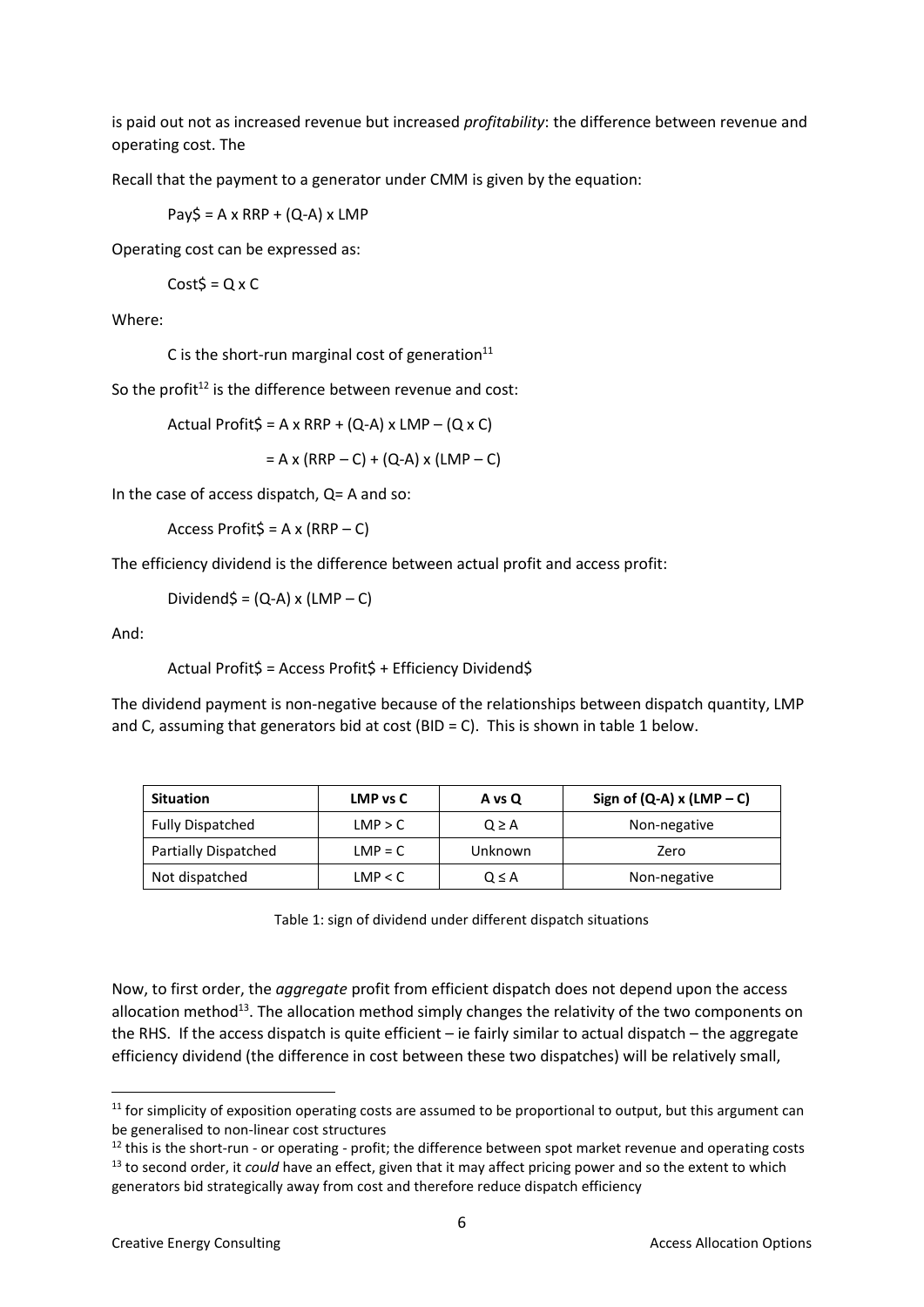meaning that the dividends payable to individual generators will also be small<sup>14</sup>. This is an important factor that will be considered in examining the allocation options.

### *Conclusions*

The settlement surplus arising on a flowgate is the product of the flowgate capacity and flowgate price. Allocating the settlement surplus is equivalent to allocating the flowgate capacity between entitlements. This, in turn, is equivalent to finding a feasible dispatch and defining entitlements based on that dispatch.

# **Allocation Methods**

#### *Overview*

As discussed above, there are two approaches to allocating entitlements and therefore the settlement surplus:

- directly allocate the FGX amongst entitlements, or
- find a feasible dispatch and deduce entitlements by multiplying dispatch quantities by participation factors.

Four allocation methods are described in this chapter, three of which start from a feasible dispatch. Each method is illustrated using our earlier example of three equal-sized (in terms of availability) generators, constrained behind a single congested flowgate. Generalising to differently-sized generators is straightforward. Generalising to multiple binding constraints is less obvious, and is discussed in the next chapter.

In the example, it is assumed that each generator has a positive participation factor. Options for dealing with negative participation factors are also discussed in the next chapter.

# *Pro Rata Options*

These two methods, *pro rata entitlement* and *pro rata access*, take the same idea – of sharing equally – but approach the allocation from opposite ends. In each case the *pro rating* is with respect to the in-merit availability, for reasons discussion above. In the example of equal-sized generators, this means equal allocations.

With *pro rata entitlement*, the FGX is just divided up to give each generator an allocation in proportion to its size<sup>15</sup>. This is illustrated in figure 4, below, for our three equal-size generators. In this figure – and in subsequent figures – FGX is reduced to 96MW, thus causing congestion.

<sup>&</sup>lt;sup>14</sup> recalling that these are non-negative, so it is not possible for large dividend components to net out to a small aggregate amount.

<sup>&</sup>lt;sup>15</sup> ie its in-merit availability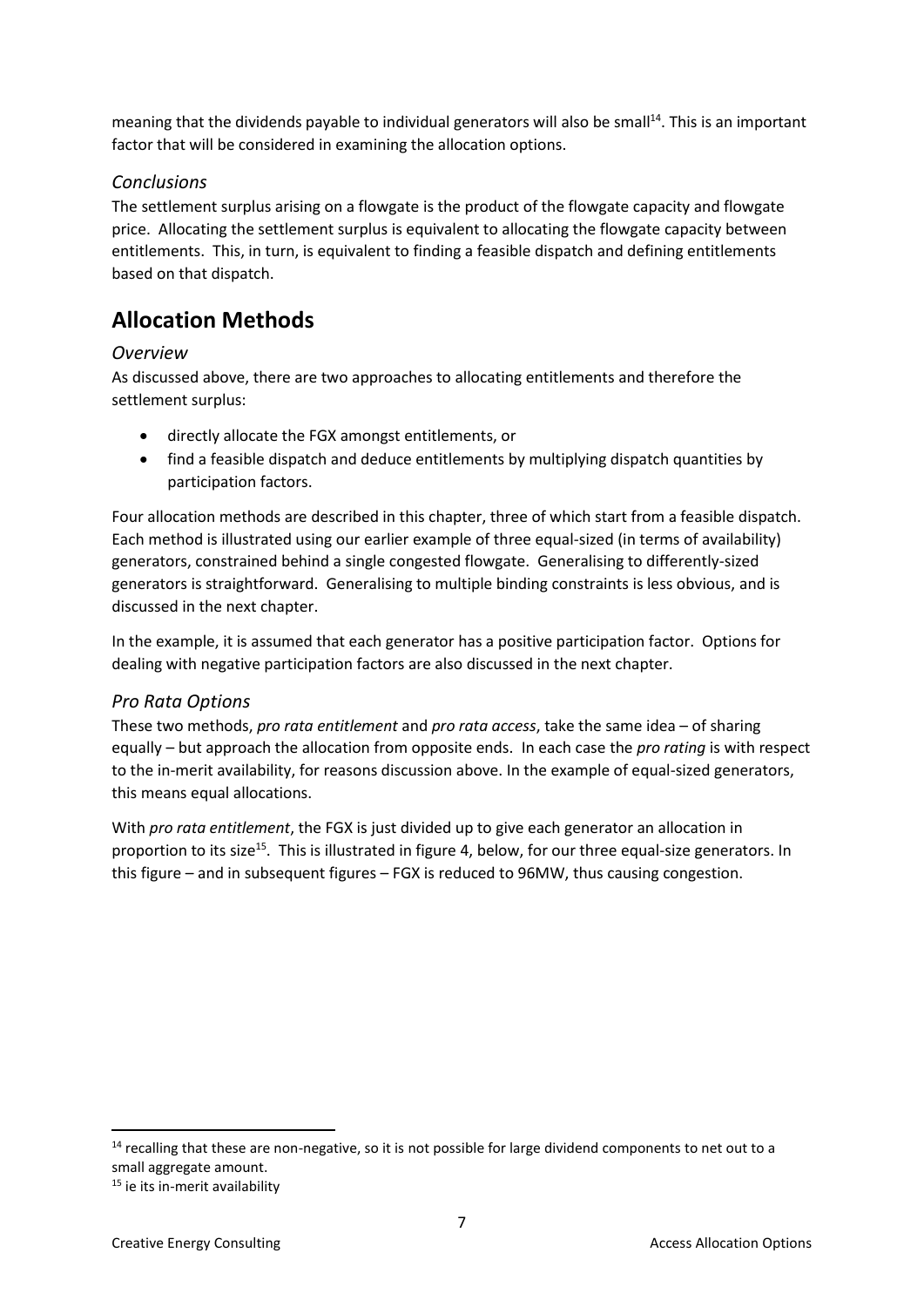

Figure 4: Pro Rata Entitlement Method

In figure 4, and in similar ones below, the "water level" in the box representing each generator is its dispatch level, which is analogous to its access in the corresponding CMM allocation. The width of its flow through the flowgate is the flowgate usage, corresponding to its entitlement in the CMM allocation. This translates directly to the size of its rebate, which is illustrated in the coloured rectangle at the bottom of the figure.

Because access is the entitlement divided by the participation factor, a generator with a lower participation factor enjoys a higher level of access than a similar-sized generator with a higher participation factor.

With a simple *pro rata* approach, a generator with a very low participation factor might receive access in excess of its availability; that is to say, it is better off than if there were no congestion. Such an outcome seems unnecessary and also counterproductive – given that this excess access allocated to one generator means that other generators receive less access. To avoid this, access is *capped* at availability, with the excess then shared between the remaining generators. So, in the example in figure 4, the green generator is allocated slightly *less* than a third of the FGX, to avoid it being overcompensated: allocated 30MW instead of 32MW. The other generators get slightly more entitlement as a result: 33MW each instead of 32MW each.

Under the *pro rata access* approach, each generator is allocated access in proportion to its size. Recall that this access allocation must represent a feasible dispatch. Dispatching all generators at their full availability would overload the constraint (which is why there is congestion in the first place). Thus, dispatch – and access – of each generator has to be scaled back until the dispatch is feasible. This is illustrated in figure 5, below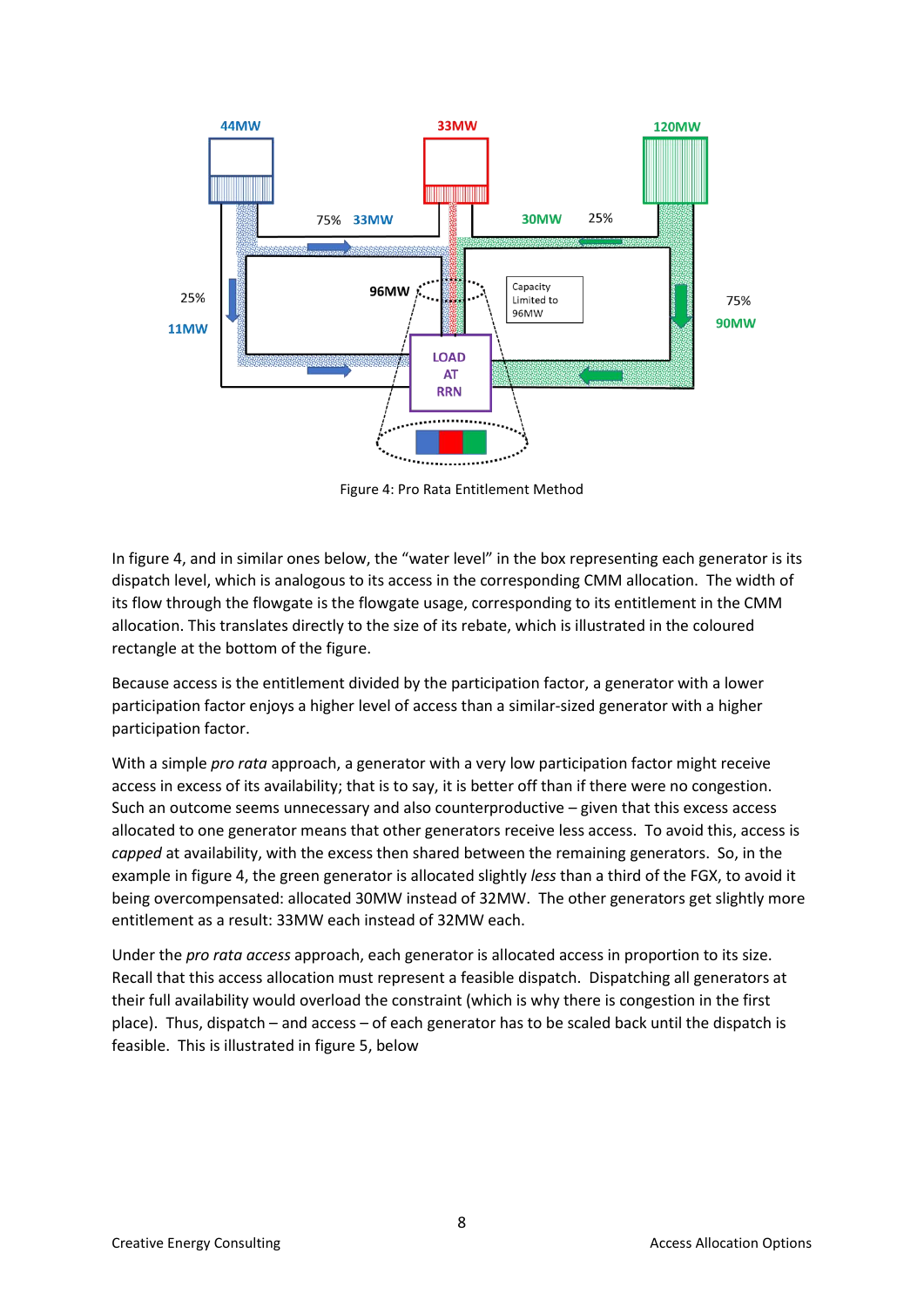

Figure 5: Pro Rata Access Method

It turns out that each generator can be dispatched at 48MW, causing the constraint to bind but not violate. So each generator receives 48MW of access.

Because entitlement is the product of participation and access, generators with high participation get a disproportionately high entitlement – and so share of the settlement surplus – under this approach.

In summary:

- $\bullet$  under pro rata entitlements, the generators get equal<sup>16</sup> entitlements, but access is inversely proportional to participation; so low participation generators get more access.
- under pro rata access, the generators get equal access, but entitlements are proportional to participation, so high participation generators get higher entitlements.

Thus, there is no way to treat the generators equally on *both* measures: access and entitlements. In choosing between these two approaches, it would have to be decided which measure of "fairness" is preferred.

# *Winner Takes All*

There are two options based on an efficient dispatch, depending upon whether generator operating costs are known. The winner takes all (WTA) is used where costs are *not* known. The inferred efficient dispatch (IED) method where costs *are* known (or, at least, estimated) is discussed in the next section.

Since, under WTA, costs are not known, access is based on the efficient dispatch that would be calculated if every generator submitted identical offer prices. Because, in this scenario, NEMDE considers that all the constrained generators have the same cost, it attempts to maximise *aggregate* generation (in order to offset the more expensive generation at the RRN) without overloading the constraint. This is done by dispatching generators in order of participation factor, starting from the

<sup>&</sup>lt;sup>16</sup> or roughly equal, allowing for some capping of access at availability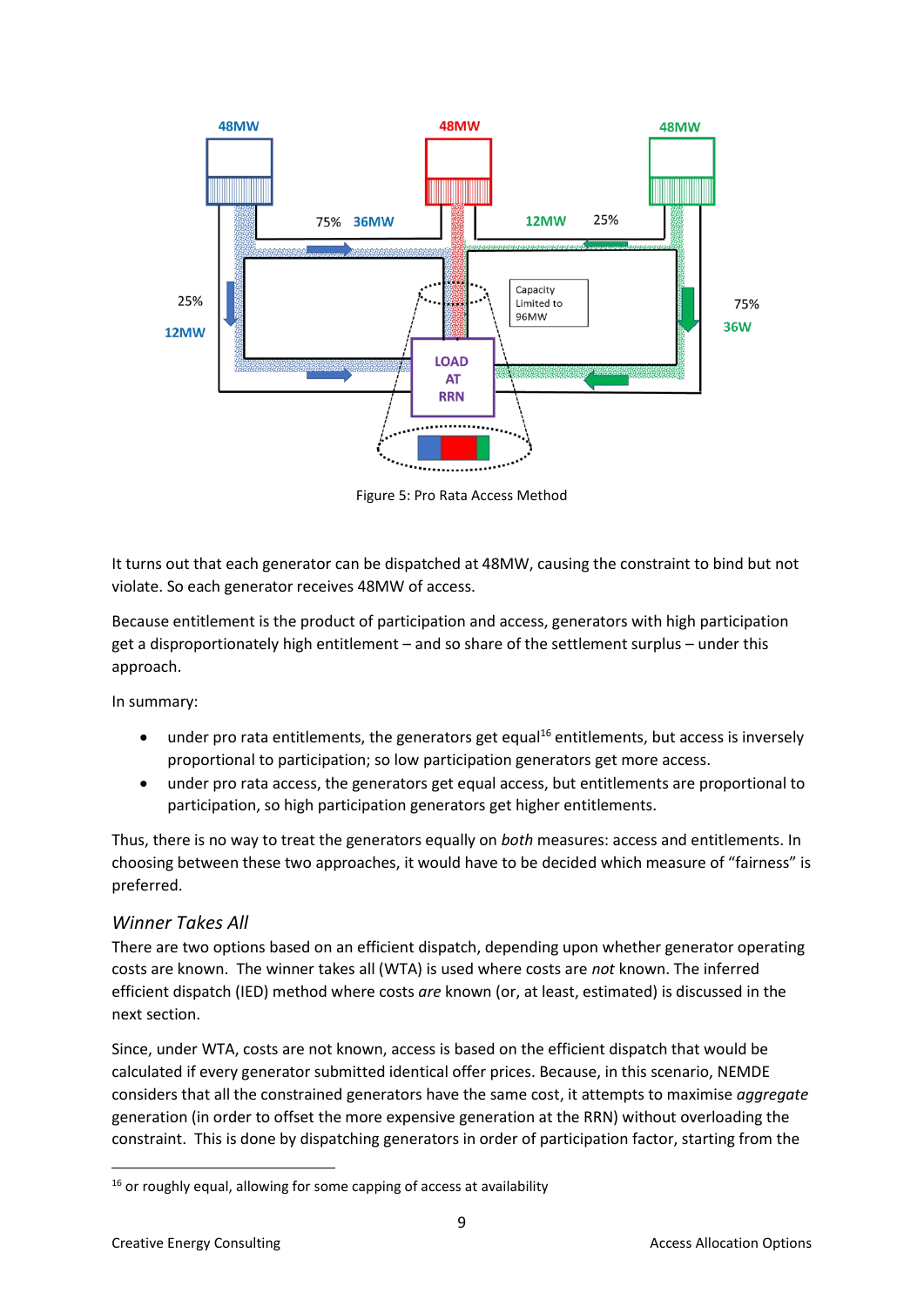lowest. This is referred to as *winner takes all*, because it likely leads to some generators getting fully dispatched (and so receiving maximum access) and others fully constrained (and so receiving zero access).



The WTA allocation for our three-generator example is presented in figure 6, below.

Figure 6: Winner Takes All method

It will be seen that the highest-participation (red) generator receives zero access. The lowestparticipation (green) generator receives full. The third (blue) generator receives partial access, which corresponds to being the marginal generator in the associated dispatch. In general, there is just one marginal generator behind a constraint<sup>17</sup>. So, under WTA, one generator receives partial access and the remainder receive either full or zero access.

Note that, whilst the green generator has the higher access (getting full access), it has the lower entitlement. And vice versa for the blue generator.

One special case is a radial constraint, in which all generators have the same participation factor. In this case, because generators have identical cost and participation, NEMDE must treat them all equally, which in practice means an outcome identical to the pro rata access method.

WTA dispatch is a familiar dispatch outcome under the current market design, because where generators are constrained, they are incentivised to rebid down to the market price floor, in order to maximise their dispatch and revenue. Thus, they have (or at least appear to NEMDE to have) identical costs, and WTA dispatch is the result.

This similarity between the WTA allocation and existing dispatch outcomes can be considered both a strength and a weakness. Its strength is that it minimises the impact on existing generators, who of course are accustomed to this access allocation and have developed their trading systems and business models accordingly. On the other hand, part of the motivation for introducing the CMM is to avoid these kind of dispatch outcomes, whereas the WTA allocation in a sense simply perpetuates them.

<sup>&</sup>lt;sup>17</sup> It is possible to have two or more marginal generators if they have identical participation factors.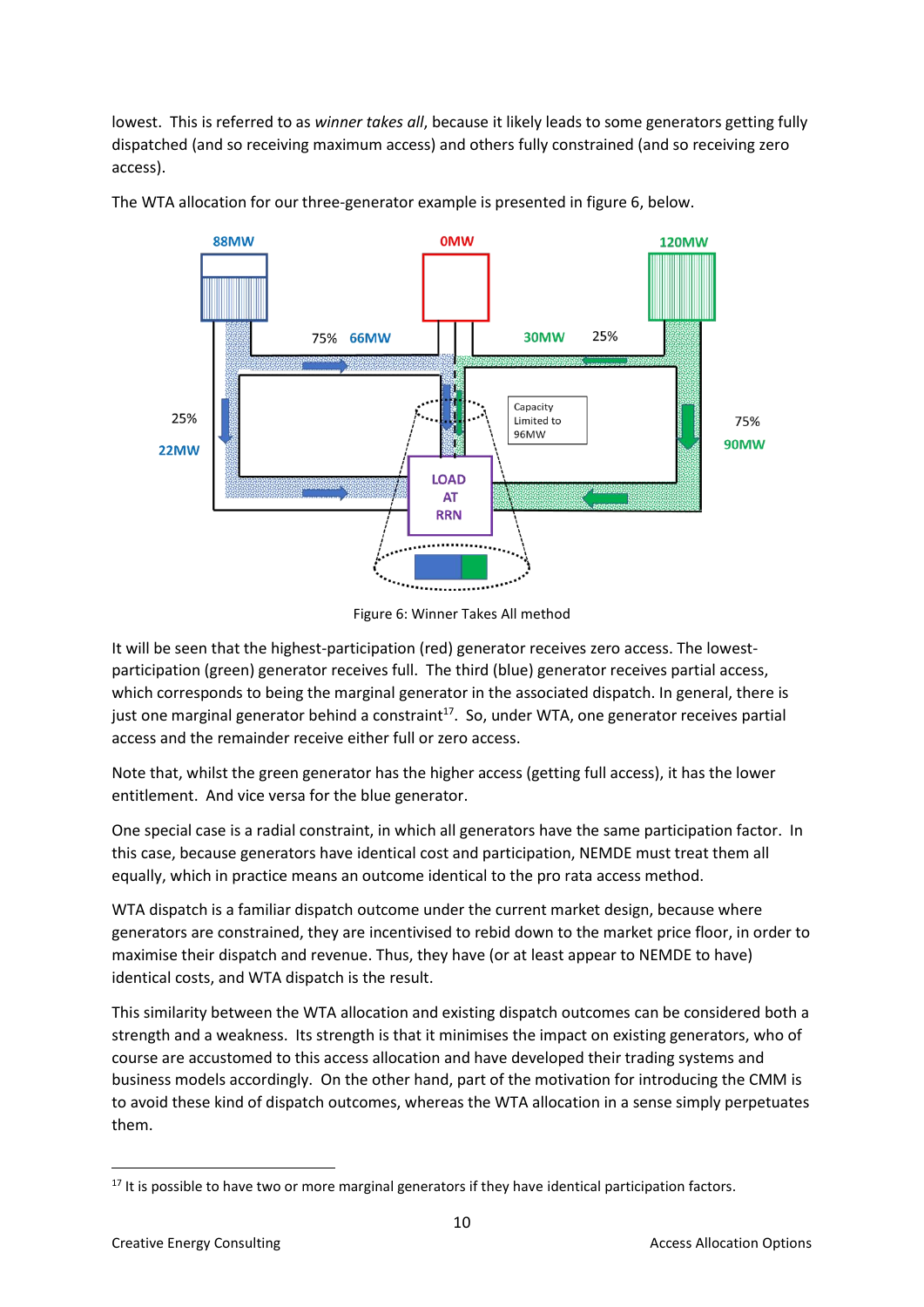The efficiency dividend discussed earlier is pertinent to the WTA allocation. With the WTA access dispatch being identical (other things being equal) to what is seen currently, the efficiency dividend formulation demonstrates that no generator is worse off under CMM<sup>18</sup> and many generators will be better off: sharing the benefits of improved dispatch efficiency.

# *Inferred Efficient Dispatch*

WTA assumes all generators have the same cost. In the *inferred efficient dispatch* method, costs are taken into account, dispatching low-cost generators in preference to high-cost generators in the access dispatch, other things being equal. Of course, the costs used in the allocation can't just be based on bids, because this is what we have today and, as discussed, just collapses into a WTA outcome with "disorderly" bidding. Instead, costs must be *inferred* (hence the name of the method) in another way, independent of bids. Methods for inferring costs are discussed further in a section below.

An IED outcome is presented in figure 7 below. Note that previous methods have not required knowledge of generator costs, so these are now added to the picture.



Figure 7: Inferred Efficient Dispatch method with RRP = \$100/MWh

This allocation is based on an RRP of \$100/MWh. Unlike the other allocation methods, the efficient dispatch will depend directly upon the level of RRP<sup>19</sup>. If RRP were rise to \$1000/MWh, a different dispatch is efficient, as shown in figure 8, below.

<sup>&</sup>lt;sup>18</sup> with the WTA allocation; noting the assumption that RRP is unchanged.

<sup>19</sup> noting that the level of RRP is *indirectly* relevant to the other methods, because it can affect the level of inmerit availability.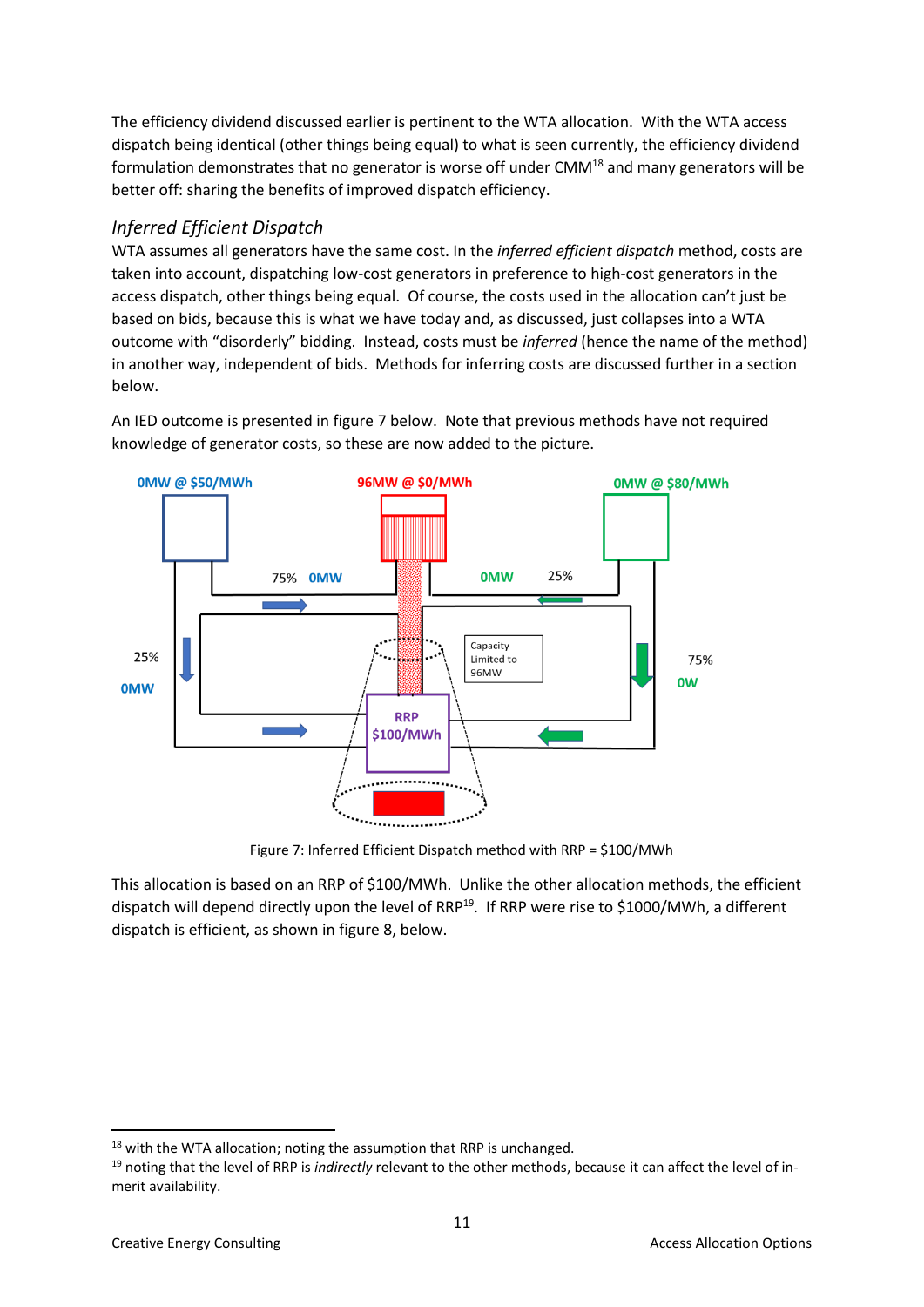

Figure 8: Inferred Efficient Dispatch method with RRP = \$1000/MWh

Note that, for the lower RRP, the efficient dispatch selects the lowest cost generator (red), even though it has a high participation factor. This can be thought of as a kind of extension of the method of removing OOM generators. In this case, an OOM generator would have a bid above \$100, but in the efficient dispatch, the generators with bids at \$80 and \$50 are also taken out of dispatch.

For the higher RRP, the efficient dispatch is identical to the WTA dispatch shown in figure 6. In general, for very high RRPs, the efficient dispatch will converge towards the WTA dispatch.

Whilst this dependence of the allocation on RRP appears complex, it simply reflects what would happen under a real-life efficient dispatch. Indeed, if costs are inferred accurately and generators bid at cost, the inferred and actual dispatches will be identical, meaning a simple payment of RRP on the dispatched quantity, with no side payments based on LMP. And, framed in this way, it might be argued that it is those allocation methods which are *independent* of RRP that are really more complex, given that the difference between access and actual dispatch – and the associated efficiency dividends – will vary with RRP.

Of course, given the difficulties in estimating costs accurately, and the likelihood that generators will commonly bid away from cost for strategic reasons<sup>20</sup>, it is unlikely that access and actual dispatches will exactly match. Nevertheless, out of all of the methods, this seems the one likely to minimise exposure to LMP, which is a point in its favour. It is a kind of "have your cake and eat it" scenario: have the cake of efficient dispatch whilst eating the cake of minimal LMP exposure.

# *Conclusions*

There are myriad ways of allocating access and a few of the more promising candidates have been described here. Whilst the strengths and weakness of these methods have not been explored in detail, it is fair to say that the preferred option will be selected depending on the prioritisation of different objectives, such as simplicity, risk, transitional impacts etc.

<sup>&</sup>lt;sup>20</sup> eg to cover forward contract positions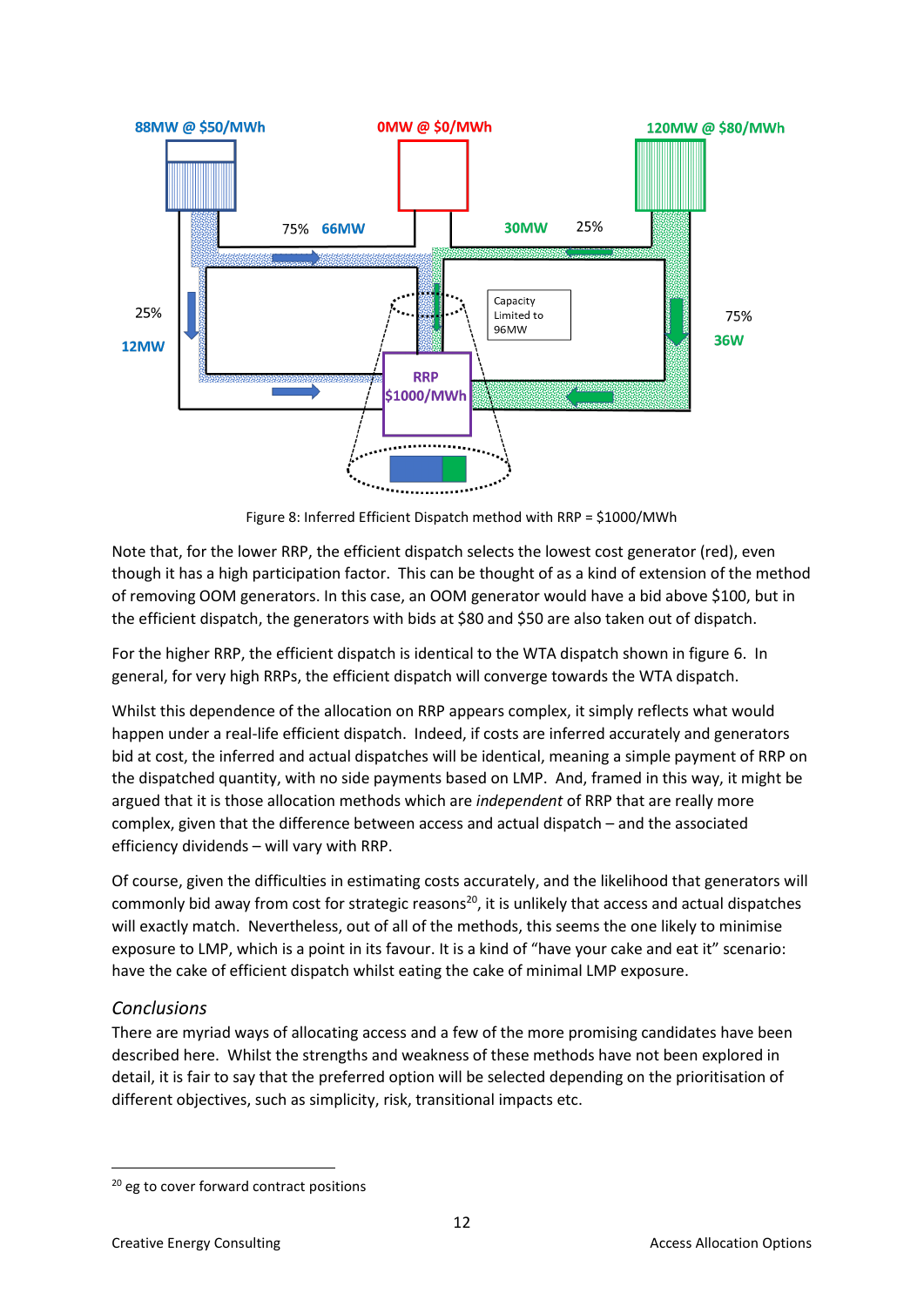# **Other Issues**

# *Multiple Binding Constraints*

The discussion above assumes that a single constraint is binding across the NEM. In practice, it will be common for two or more constraints to bind concurrently. Therefore, the allocation methods need to be generalised to accommodate this situation.

Conceptually, there is no difficulty with this. If two constraints, say, bind, a settlement surplus is created on each constraint. For example, if constraints 1 and 2 bind then:

settlement surplus\$ =  $FGP_1$  x  $FGX_1$  +  $FGP_2$  x  $FGX_2$ 

The allocation method can then be applied to each constraint separately: generators participating in constraint *1* will get a share of the surplus arising on that constraint; generators participating in constraint *2* will get a share of that surplus. A generator participating in both constraints will get two payments, which are simply added together.

However, some new complexity is introduced when thinking about access. A generator participating in two binding constraints will get two respective entitlement allocations, each with (in general) a different level of implied access. But there can only be one access quantity. So which is it? The answer is that the *effective* access quantity will be a weighted average of the implied access quantities arising from each constraint, with the weighting factor being the product of the participation factor and FGP. For example, with two binding constraints:

effective access = (FGP<sub>1</sub> x  $\alpha_1$  x A<sub>1</sub> + FGP<sub>2</sub> x  $\alpha_2$  x A<sub>2</sub>) / ( $\alpha_1$  x FGP<sub>1</sub> +  $\alpha_2$  x FGP<sub>2</sub>)

Another twist is that the access quantities do not represent a feasible dispatch. Obviously, a generator can only be dispatched to a single, particular quantity, so having different access quantities for different constraints breaks that analogue. Furthermore, the effective access will also not generally reflect a feasible dispatch.

In principle, the two methods based on a dispatch approach could be adapted to represent a feasible dispatch. For example, the WTA outcomes arising from an efficient dispatch of generators with identical offer prices is seen in today's market, and could be replicated. Similarly, an efficient dispatch could be calculated using inferred generator costs, for the IED method. But these options are more complicated, as they rely on the use of NEMDE – or similar dispatch engine – to cooptimise generator output across multiple binding constraints.

In any case, it is likely that most generators only participate in a single binding constraint, for any dispatch interval, even if there are other constraints – with *other* participating generators – binding concurrently. Even where a generator does participate in multiple, concurrently-binding constraints, one of these constraints is likely to dominate in terms of FGP and/or participation factor. Therefore, it is doubtful whether such more sophisticated methods of handling multiple constraints would be justified. Instead, the simple approach of independent allocations for each binding constraint should be used.

# *Negative Participation Factors*

The above discussion assumes that generation participation factors are positive. In reality, they can be – and commonly are – negative. A generator with a negative participation factor in a constraint is referred to as a *flowgate support generator*. The "support" – in the sense that its output helps to relieve congestion - is specific to the constraint, given that it might have positive participation factors in other constraints.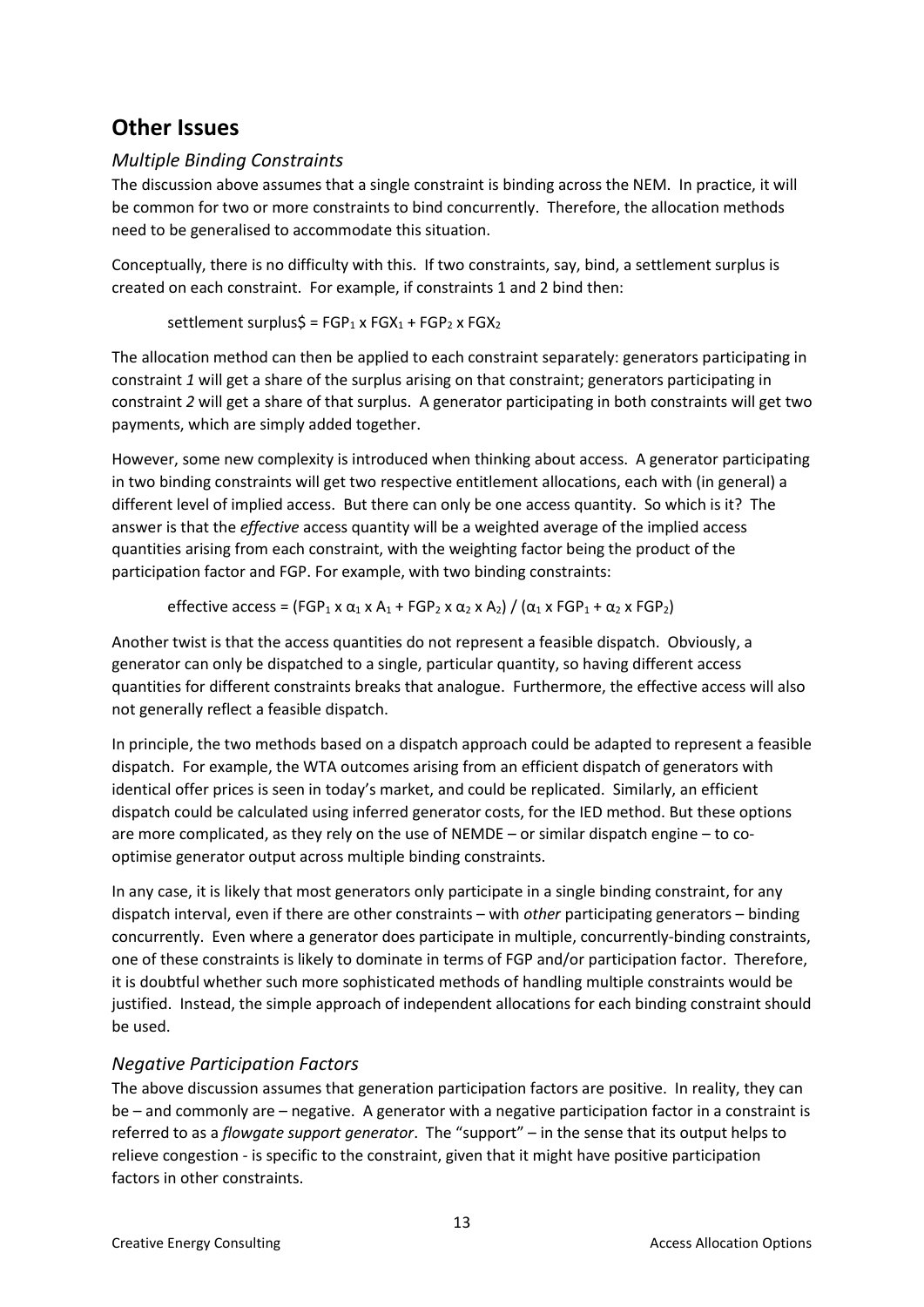There are two different ways to deal with flowgate support generators in the allocation method. The simplest is to allocate zero entitlements to them. This means they are simply paid LMP<sup>21</sup>. The LMP they receive will be higher than RRP, due to their negative participation in the binding constraint. Because they help to relieve congestion, they will also generally not be constrained off<sup>22</sup>. So, they would receive, in a sense, full access to the RRP, plus a bit extra from the excess of LMP over RRP.

Alternatively, the generator can be paid RRP on its output. As with the current market design, this effectively means that the generator receives access equal to its dispatched output. In entitlement terms, it is allocated an entitlement equal to:

$$
E = \alpha \times Q
$$

Since alpha is negative, the entitlement is also negative. This means the entitlement of other, positive participation generators, can be increased. So, whichever allocation method is used, it would operate on this enhanced availability of entitlements.

There are pros and cons with each approach. However, whichever is chosen, it is easily accommodated into the allocation methods described above

# *Estimating Generator Costs*

The methods described above rely on estimates of generator costs, in two ways. Firstly, all methods seek to exclude out-of-merit generators: those with operating costs higher than RRP. Secondly, the IED method calculates a dispatch based on estimated operating costs.

There are two basic approaches to estimating costs. The first is the familiar "bottom up" approach of understanding the particular generation technology and then making estimates of the component input factors: eg heat rate, fuel cost etc. The second is an *inference-based* approach, where costs are inferred from historical patterns of generator behaviour. For example, if – historically – a generator has always run when prices (LMP or RRP, depending upon the market design) are above \$100/MWh, but rarely runs when prices are below this, it can be inferred that its costs are around \$100/MWh<sup>23</sup>. Or, at least, it only runs when prices are above \$100/MWh; possibly its costs are below \$100/MWh, but there is some "economic withholding" for strategic reasons. Either way, \$100/MWh would be a suitable price point for deciding whether the generator is out-of-merit, and as an input into the efficient dispatch calculation. Indeed, a method that reflects strategic behaviour is arguably a better approach.

The problem with both approaches is that costs can vary. This is particularly the case for energyconstrained generators (hydro and storage), whose offer prices will depend upon storage status and on expectations of future prices. For short-duration storage (eg batteries), these prices can vary quite rapidly, so it will be difficult to make statistically valid inferences from historical behaviour. In this case, it might be suitable to infer dispatch quantities rather than offer prices. For example, a 4-

 $21$  assuming that there is only the single binding constraint

<sup>&</sup>lt;sup>22</sup> although they could potentially still be constrained off if they positively participate in another binding constraint

<sup>&</sup>lt;sup>23</sup> and note that this assessment does not need to refer to its offer price. It might be offering at \$100/MWh continuously. But it might, instead, offer at the market price floor whenever prices are above \$100/MWh and at the market price cap whenever prices are below. Both lead to the same dispatch outcomes and so the same inferred costs. But an approach based on, say, average historical offer price would come up with a very different answer. Particularly when offer prices are manipulated simply to make the generator look more attractive in the IED and thus likely to be allocated higher levels of access.